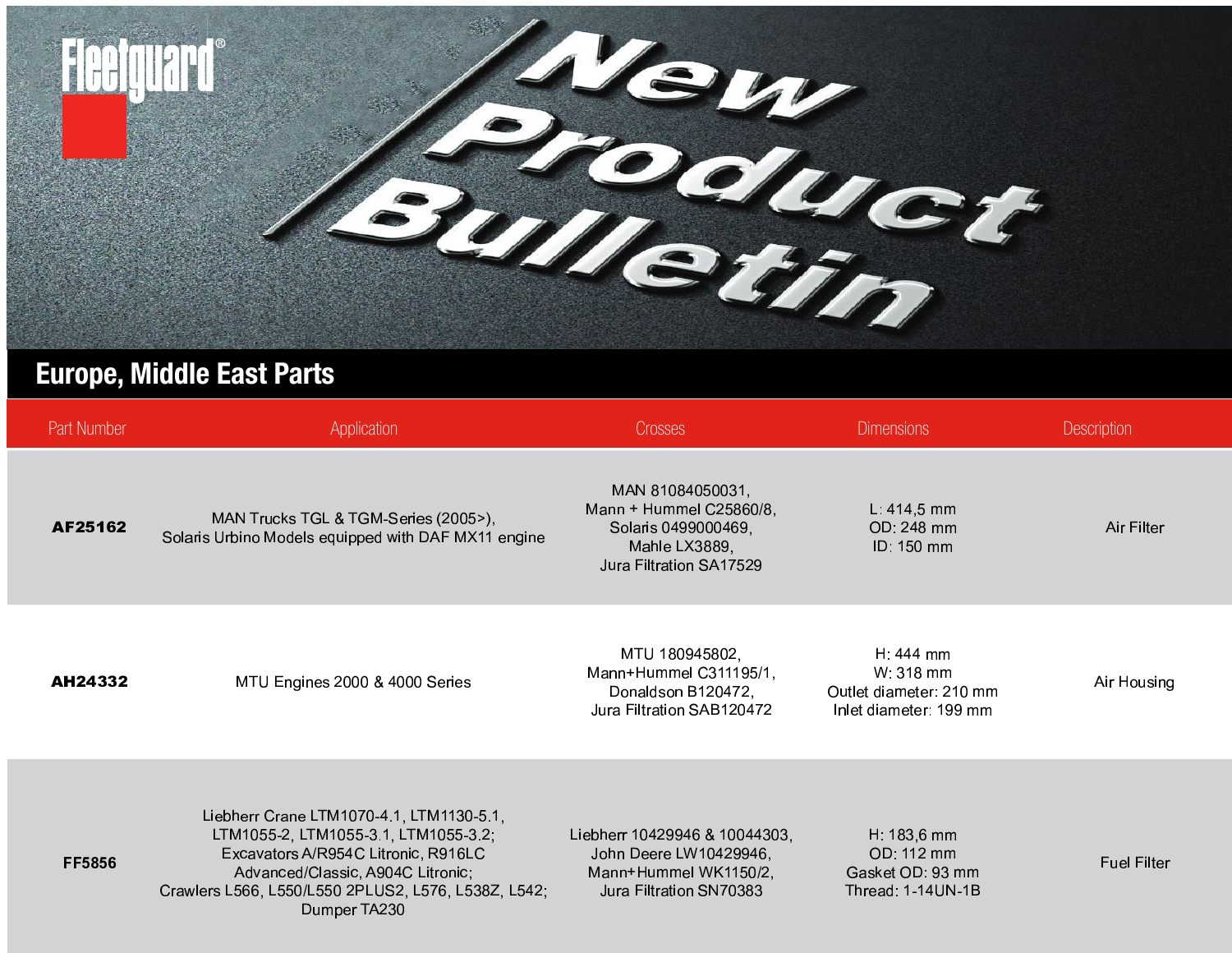| <b>Part Number</b> | <b>Application</b>                                                                                                                                                                                                                  | Crosses                                       | <b>Dimensions</b>                                                                                      | <b>Description</b>               |
|--------------------|-------------------------------------------------------------------------------------------------------------------------------------------------------------------------------------------------------------------------------------|-----------------------------------------------|--------------------------------------------------------------------------------------------------------|----------------------------------|
| <b>FS20110</b>     | Liebherr Crane LTM1070-4.1, LTM1130-5.1,<br>LTM1055-2, LTM1055-3.1, LTM1055-3.2;<br>Excavators A/R954C Litronic.<br>R916LC Advanced/Classic, A904C Litronic;<br>Crawlers L566, L550/L550 2PLUS2, L576, L538Z, L542;<br>Dumper TA230 | Liebherr 10044302,<br>Jura Filtration SN70375 | $H: 160, 5 \, \text{mm}$<br>OD: 110 mm<br>Thread: 1-14 UN-2B<br>Gaket ID: 94,5 mm<br>Gasket OD: 105 mm | <b>Fuel/ Water Separator</b>     |
| <b>LF17532</b>     | Volvo Penta Marine Engines D1 & D2-Series;<br>MD2030C & MD2030D Engines;<br>MD2040C & MD2040D Engines;<br>MD2030B & MD2040B Engines,<br>MD2030A & MD2040A Engines                                                                   | Volvo Penta 3840525                           | H: $82 \text{ mm}$<br>OD: 78 mm<br>Thread: 3/4 - 16 UN-2B<br>Gasket ID: 61 mm<br>Gasket OD: 71 mm      | Spin-On Full Flow<br>Lube Filter |